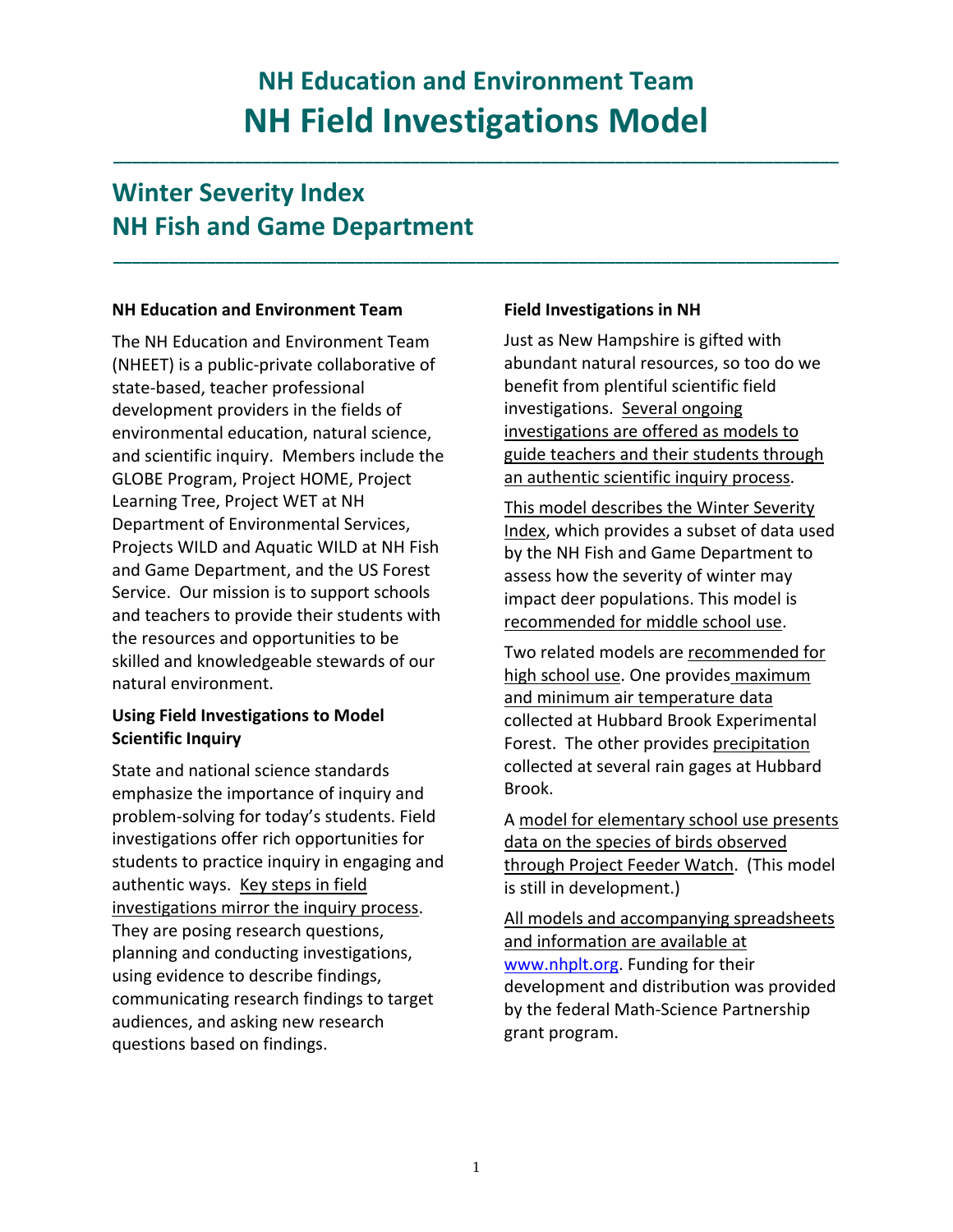# **Field Investigation Design**

#### **Research Question**

How will the severity of winter impact the deer population in each wildlife management unit each year?

#### **How Does the Data Answer the Question?**

The Winter Severity Index (WSI) is used by wildlife biologists in New Hampshire and other northern states with snow to estimate the effect of winter conditions on white-tailed deer populations. Deer are often unable to find the food they need in winter to meet their daily nutritional needs. They rely on fat reserves accumulated in the fall and both physical adaptations and behavioral strategies that conserve energy to help them survive the winter. Deer grow a thick hollow‐haired coat that insulates to about zero degrees Fahrenheit. Below that temperature deer need to burn calories from their stored fat to maintain their body temperature. Deer have a belly height of about eighteen inches. When snow depth reaches or exceeds that height it takes significantly more energy for deer to move about, resulting in the burning of stored fat. When winters are especially severe, deer may deplete their fat—or stored energy reserves—and begin to starve. If the snow lingers on the ground through April, access to new food, in the form of emerging green shoots, may be delayed long enough to result in the starvation of thousands of deer depending on the extent of the area affected by the severe winter conditions. Additionally, surviving pregnant does that are in poor nutritional condition may spontaneously abort their young, reducing the reproductive rate of surviving deer.

Using snow depth and minimum

### **Data Collected**

Daily Snow Depth and Minimum Temperature Data

**Data Source** NH Fish and Game Department

**Primary Contact** Mary Goodyear Wildlife Educator NH Fish and Game Department 11 Hazen Drive Concord, NH 03301 mary.goodyear@wildlife.nh.gov

**A middle school curriculum is available to guide teachers in the Winter Severity Index data collection program.**

**Begin date** 2002

**End data** Ongoing

temperature data collected daily in each Wildlife Management Unit (WMU), biologists are able to predict approximately how many deer will survive the winter and from that, estimate the number of young expected to be born. Considering the need to maintain stable populations of deer in each management unit, biologists use the data to make recommendations for that fall's harvest or hunting season. The number of deer harvested in a given management unit is maintained by adjusting the number of antlerless (doe) deer permits available to hunters. The data comes from a number of sources, including national weather service sites and citizen collected data.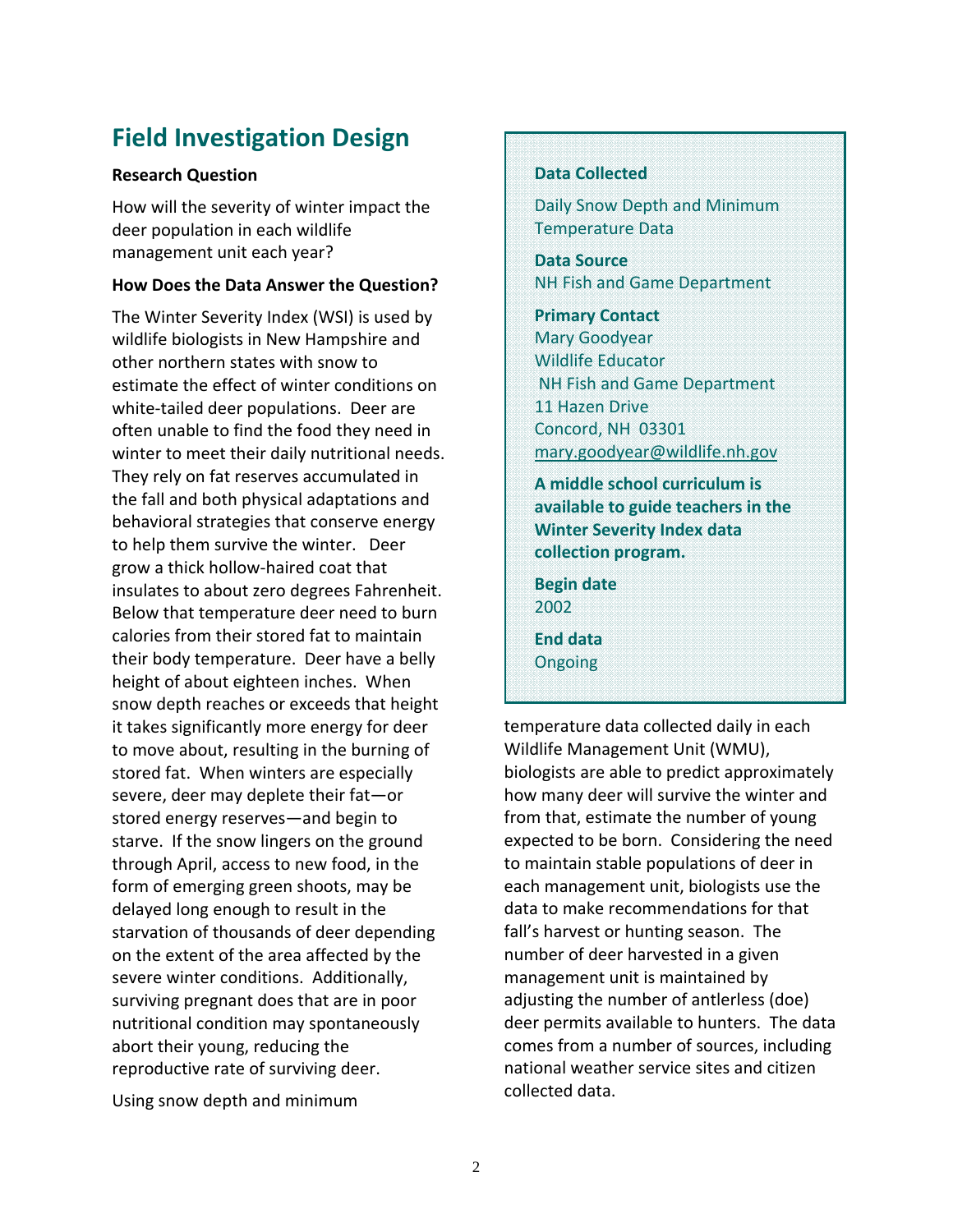### **About the Data**

The data set includes a Microsoft Excel spreadsheet with monthly and annual Winter Severity Index (WSI) data collected at participating schools throughout New Hampshire from 2002‐2008. The data is provided in separate spreadsheets by year and also combined for all years into one spreadsheet. This allows teachers to provide subsets of data to students as appropriate. WSI data is collected according to an established protocol at each participating school from December through April. The Wildlife Management Unit (WMU) for each school location is also noted, as is the number of bucks harvested by hunters in each school's corresponding WMU during the fall hunting season following the winter in which data was collected. A state map with the WMUs outlined is also provided.

### **Study Protocol**

Data collection is an integral component of a wildlife management curriculum unit designed for middle school students by NH Fish and Game Department staff. (The *Winter, Weather and White Tailed Deer* curriculum is available upon completion of the Winter Severity Index data collection agreement.) The NH Fish and Game Department provides maximum/minimum air temperature thermometers, snow stakes and data collection sheets for use at schools where teachers have agreed to have students collect data.

### **Notes on Data**

The size of the fall deer population is estimated by examining the number of bucks harvested (shot), the average reproductive rate of does and the sex ratio of females to males in a population.

The following formula is one way used to estimate the total deer population prior to the fall hunting season.

- 1. Take the total buck harvest for a year and multiply by 2.5, because approximately 40 % of the adult bucks are harvested during the fall hunting season. This gives an estimate of the total buck population.
- 2. The ratio of adult does to adult bucks is 2.5:1. Multiply the total number of bucks from step one by 2.5.to get the number of does.
- 3. The average reproductive rate of does in New Hampshire is 0.7 fawns per adult doe in the fall. Multiply the number of does from step two by 0.7.to find the estimated fawn population.
- 4. The total deer population before the fall hunting season is determined by adding the number of bucks, does and fawns.

For example:

If the number of bucks harvested is 10, the estimated total number of bucks is 2.5x10=25

There are 2.5 times as many does as bucks, so the estimated total number of does is 2.5x25=62.5 (round up to 63).

Does reproduce at a rate of 0.7 so the estimated total number of fawns is 7x63=44.1 (round down to 44).

Estimated total deer population is Bucks + Does + Fawns or 25+63+44= 132

These figures may be used to compare the total deer population prior to and after an antlerless deer season, a severe winter or for different years in New Hampshire.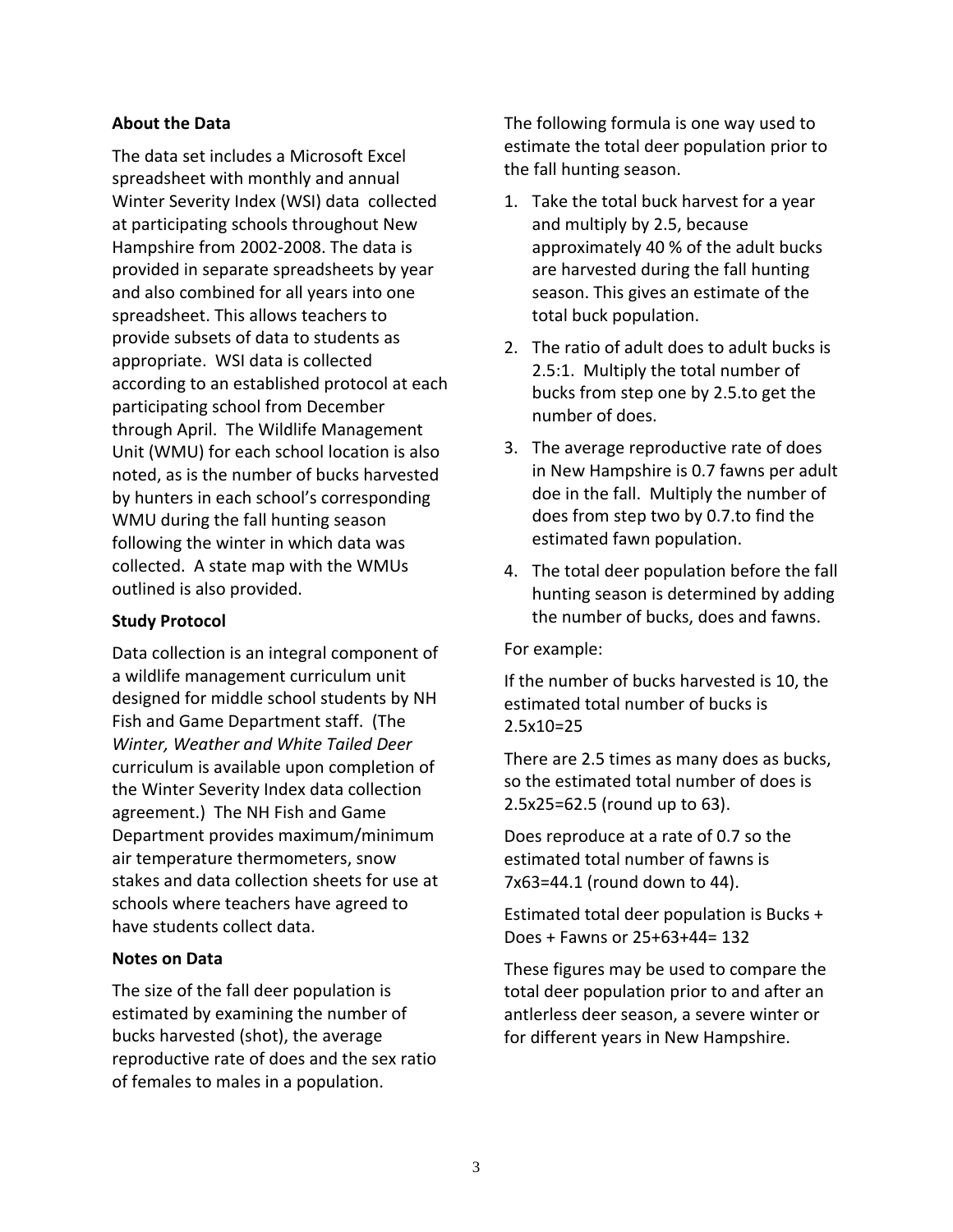## **Examples of Questions for Data Analysis**

- As you analyze your graphs, do any patterns stand out? If so, how would you describe them? What kinds of questions do you have about these patterns?
- Based on the information in the datasets, which month would you predict would have the most severe winter conditions at your school?
- Based on the information in the datasets, what would you predict your winter severity index might be at your school this year? (Students could be asked to give a reasonable range.)
- Do you think the winter severity index will be the same each year at a particular site? Why?
- How does the winter severity index change over the course of the winter?
- How does the winter severity index in northern NH compare to that in southern NH? How does the WSI in interior NH compare to that near the seacoast? Do you see changes in these patterns from year to year?
- In the 2005-06 graph, which town stands out as "outliers"? (An outlier is an observation in a dataset which is far removed in value from the other data. It is an unusually large or small value compared to the others.) How might

you explain this outlier?

- Do any years stand out as unusual to you? Why?
- Look at the winter of 2007‐08. Does the range of severity of the winter among the towns represented follow the same pattern as in previous years? How would you describe the difference this year? What do you think might have happened to cause the difference?
- In a year when the WSI is low in a particular region, what changes would you predict would be seen in the deer population in that region during the following fall?
- Based on the information in the dataset, in which year do you think there would be the lowest population of deer in the state?; in which year the highest?
- Do you see any patterns that you are wondering about? Can you think of other ways to graph this data? What other questions do you have about the data?
- How can you explain any anomalies in the deer harvest data from what could be expected from the WSI? (snow on ground during the hunt enhances tracking ability; cold, wet weather keeps more hunters at home; availability of places to hunt; road kill, etc.)

# **Examples of Charts and Graphs**

**Example 1:** These charts were created using the bar graph function in Microsoft Excel. Data were prepared for graphing by selecting the "latitude" column and using the sort function to sort from lowest to highest latitude. This sorting arranges town names and WSI information in order from south to north. Using the bar chart option, the Total WSI was selected as the data source and the "town" column was selected as the x-axis label.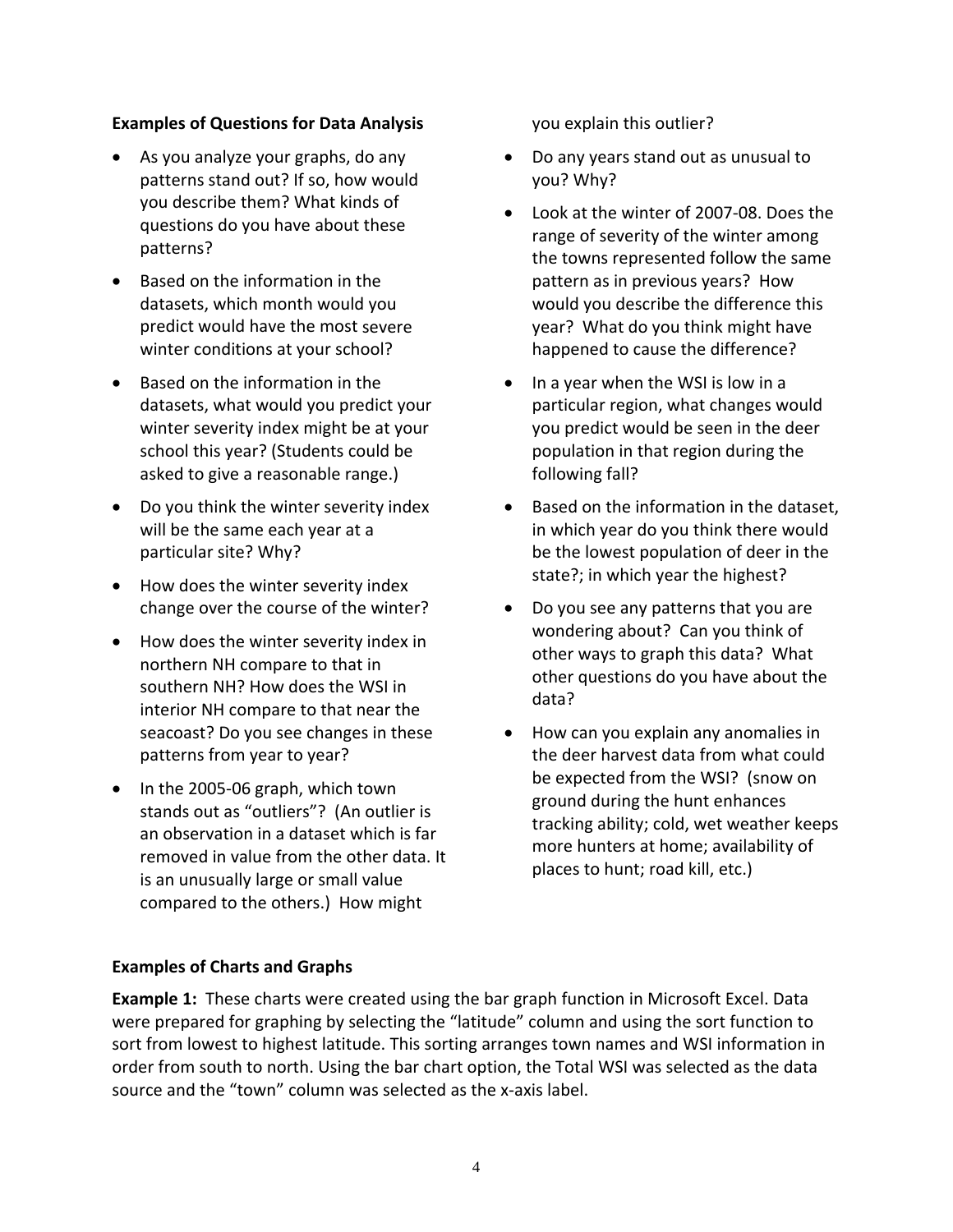Students may sort data by year and graph it for a particular year for each school site represented. Latitude for each town represented is included in the data set as an example of a way students may compare different sites and look for patterns. Other variables to consider include elevation, east versus west location, proximity to mountains, the seacoast, lakes and other physical features. Students may need to research the variables for the towns represented. Students may locate and mark the towns on a state map to assist in visualizing some of the variables.





**Example 2:** Another way to look at data across the state is to choose several different locations and graph the yearly WSI figures for each over time. The data for each town may be graphed as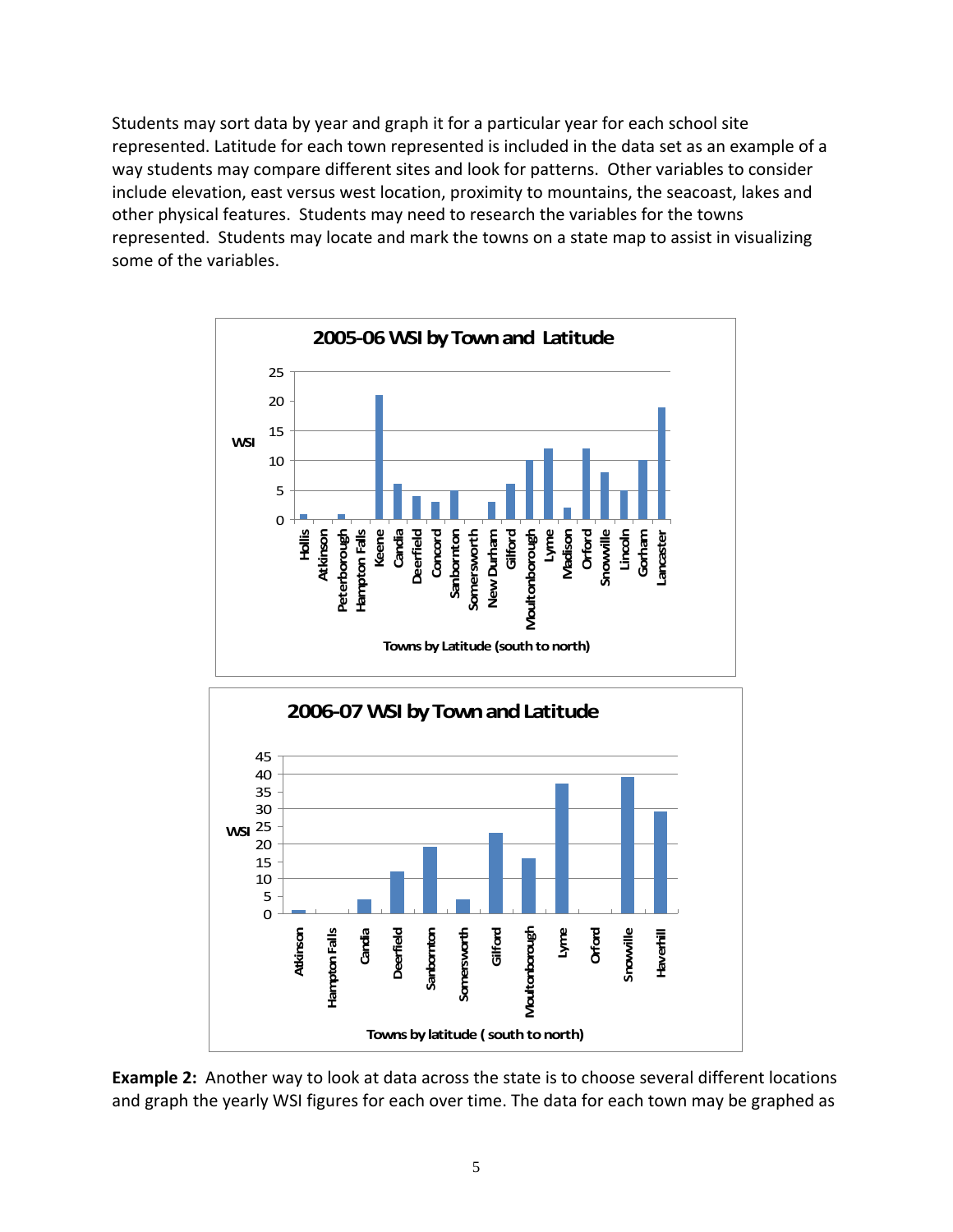individual series on the same graph (see example). It is recommended that students do not graph every town on one graph, as it will appear cluttered and make analysis difficult.

This graph was created using the line graph function in Microsoft Excel. The graph tracks the WSI for five towns from December 2002 through April 2008. A series of data points was created for each town represented by selecting the WSI for the town as the data range and selecting the years 2002‐03 through 2007‐08 as the X axis data label. The data for each town is graphed as a separate series.



**Example 3:** These graphs were created using the line graph function in Microsoft Excel. WSI data for a school was selected as the range of data for one series and the number of bucks taken in that school's WMU for each corresponding fall hunting season was selected as another series of data. These sets of data were graphed as series on the same axis with the years from 2002‐03 through 2007‐08 selected as the x axis data labels.

This allows students to look for correlations between the severity of the winter and the number of bucks harvested (as an indicator of deer population) the following fall. More advanced students may use the formula in the *Notes on Data* section to calculate an estimate of the total deer population in a given WMU and add that information to this graph. Students may also examine habitat in different parts of the state and explore relationships between types of habitat and deer populations.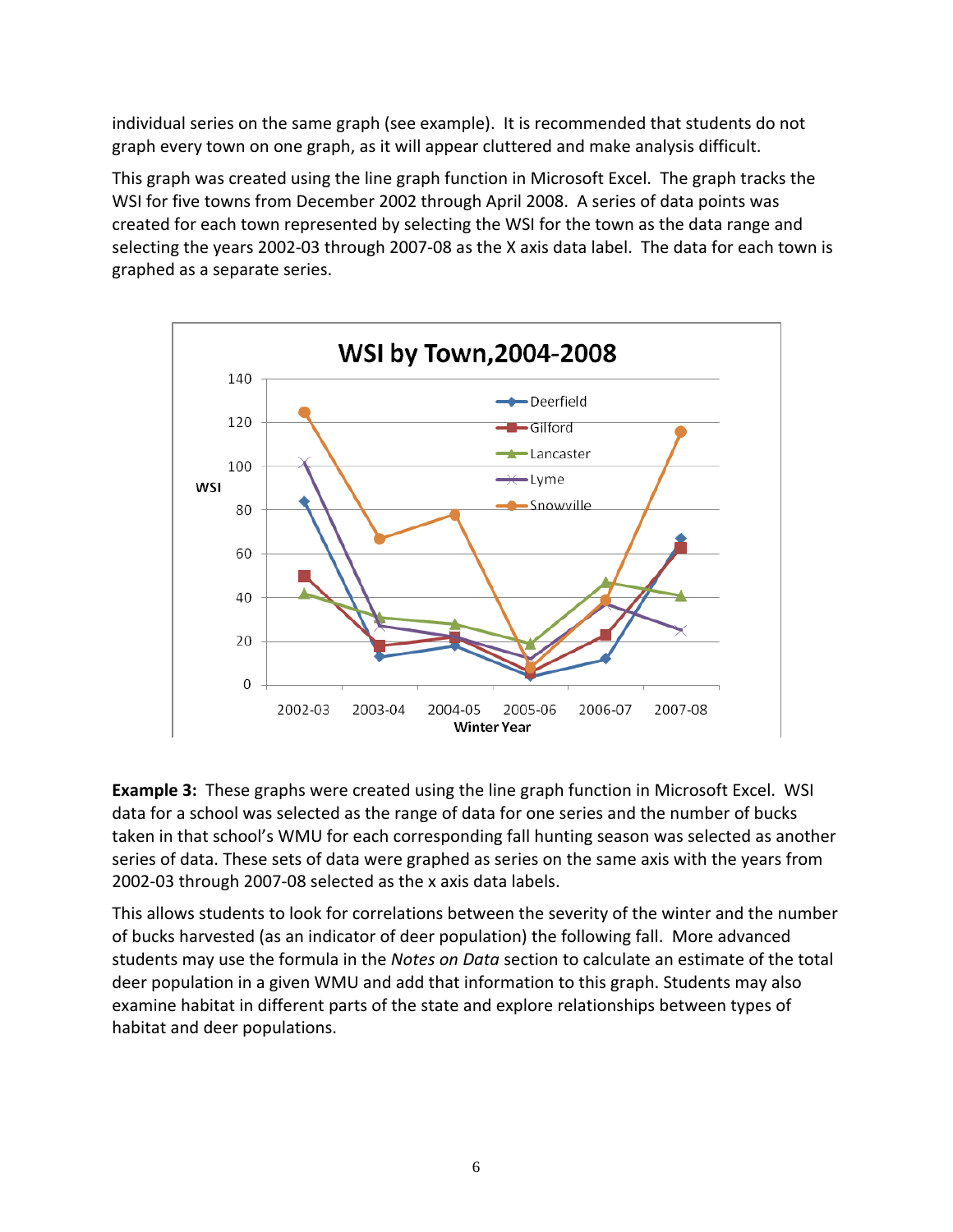



#### **Acronyms and Definitions**

**WSI:** The Winter Severity Index is a point system that aids wildlife biologists in estimating effects of cold and snowy winter conditions on deer populations.

**WMU/WMA**: Wildlife Management Units/Areas are sections of the state delineated by differences in climate, topography, land use and human populations.

**Outlier:** An observation in a dataset that is far removed in value from the other data. It is an unusually large or an unusually small value, as compared to the others.

#### **Resources**

#### **NH Fish and Game Department**, www.wildlife.state.nh.us

**NH Fish and Game Podcast/Blog**. (The second half of this podcast has information on the Winter Severity Index and deer populations in NH.) http://blog.wildnh.com/tag/deer.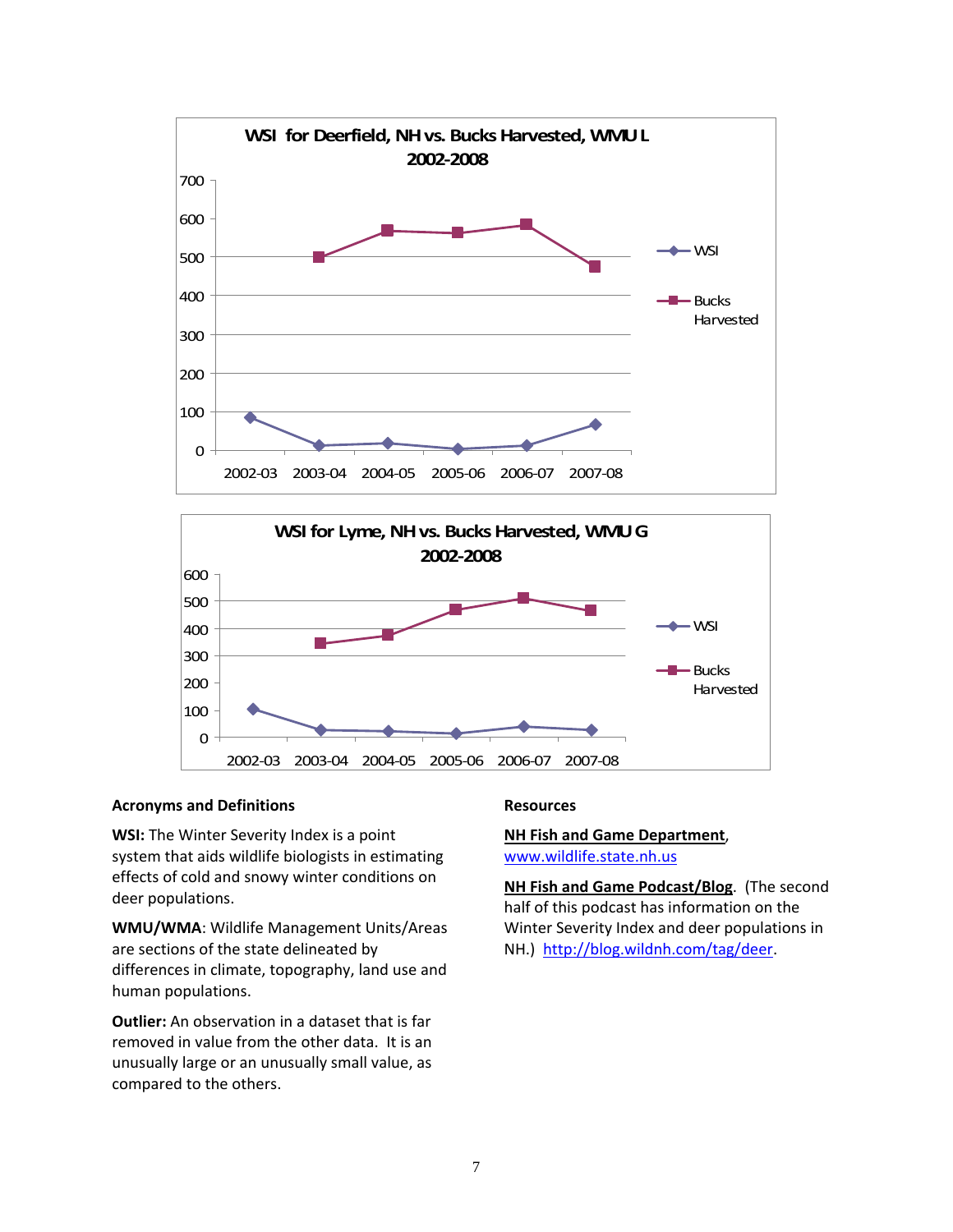